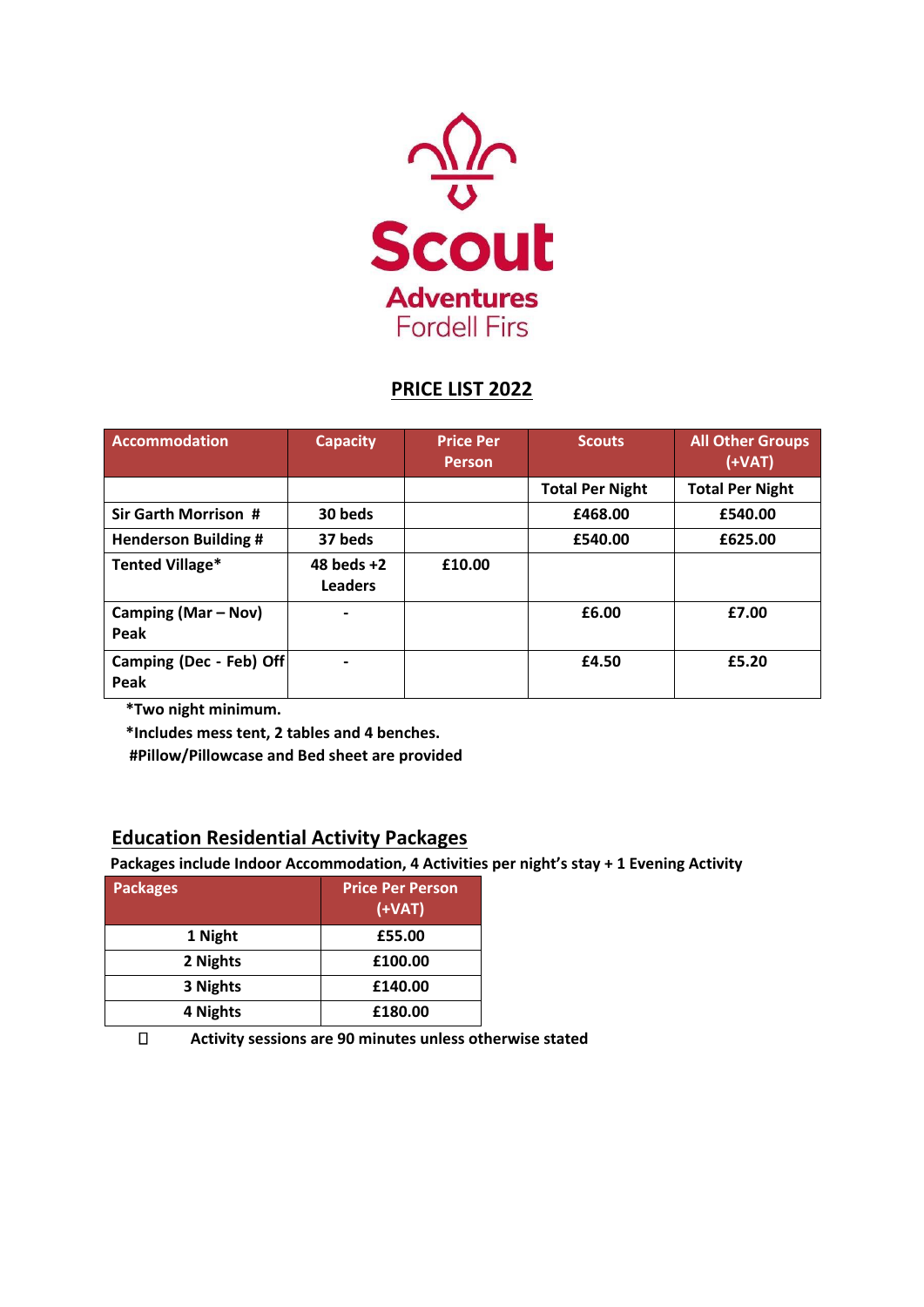| <b>Buildings &amp; Equipment</b>         | <b>Scouts</b>     | <b>All Other Groups</b><br>$(+VAT)$ |
|------------------------------------------|-------------------|-------------------------------------|
| Ian Rodger Training Room (per hour)      | £17.50            | £20.00                              |
| Ian Rodger Training Room (half day-4Hrs) | £67.00            | £70.00                              |
| Ian Rodger Training Room (per day-8Hrs)  | £132.00           | £139.00                             |
| Scouter's Lounge (per hour)              | £16.50            | £17.50                              |
| <b>Scouter's Lounge (half day-4Hrs)</b>  | £64.00            | £67.00                              |
| Scouter's Lounge (per day-8Hrs)          | £120.00           | £125.00                             |
| <b>Adventure Hall (per hour)</b>         | £30.00            | £32.00                              |
| <b>Adventure Hall (per day-8Hrs)</b>     | £220.00           | £231.00                             |
| Pop-Up Tent (per day)                    | £15.50            | £16.50                              |
| Mess Tent (per day)                      | £30.00            | £32.00                              |
| Marquee (Various sizes)                  | <b>On Request</b> | <b>On Request</b>                   |
| Tables (6 people to a table)             | £6.20             | £6.75                               |
| Bench (3 people to a bench)              | £4.80             | £5.00                               |
| <b>Duvets</b>                            | £2.00             | £2.25                               |

| Self-Instructed Activity - 90 Mins | <b>Scouts</b> | <b>All Other Groups</b><br>$(+VAT)$ |
|------------------------------------|---------------|-------------------------------------|
| <b>Gladiator Duel Inflatable</b>   | £44.00        | £47.00                              |
| <b>Water Slide</b>                 | £44.00        | £47.00                              |
| <b>Grass Sledges</b>               | £44.00        | £47.00                              |
| Pioneering                         | £44.00        | £47.00                              |
| Orienteering - Level 1 + Level 2   | £44.00        | £47.00                              |

| <b>Instructor Lead Activity - 90 Mins</b> | <b>Scouts</b> | <b>All Other Groups (+VAT)</b> |
|-------------------------------------------|---------------|--------------------------------|
| <b>Abseiling</b>                          | £63.00        | £68.00                         |
| Climbing                                  | £63.00        | £68.00                         |
| <b>Crate Climbing</b>                     | £63.00        | £68.00                         |
| <b>Tree Climbing (VLA)</b>                | £63.00        | £68.00                         |